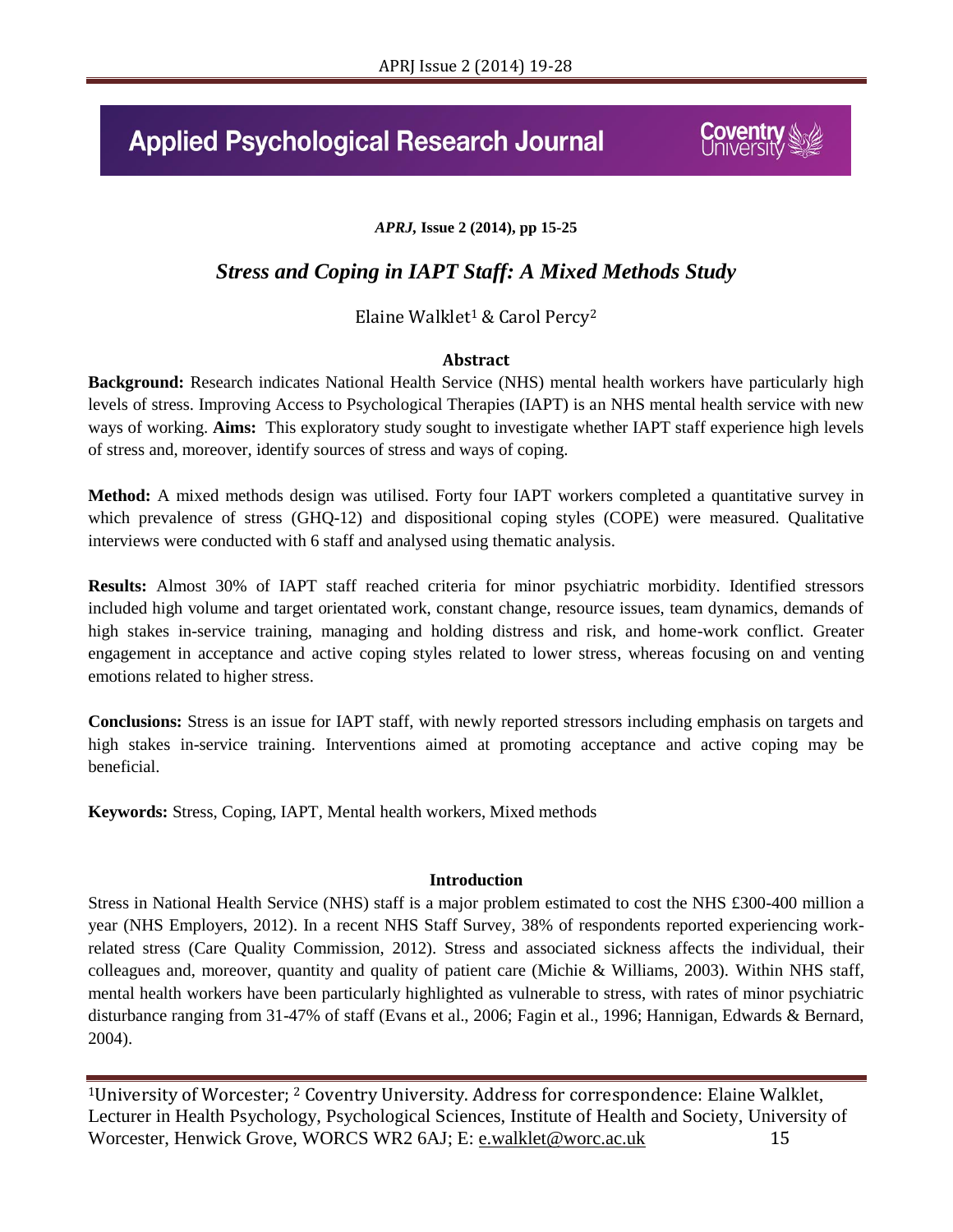The development of Improving Access to Psychological Therapies (IAPT) has led to a new group of NHS mental health staff. Since its inception in 2006, IAPT has trained over 3,600 therapists to treat people with common mental health problems such as depression and anxiety; a figure expected to rise to 6,000 therapists by 2015 (IAPT, 2012a). With new ways of working, for example self-referral systems and an emphasis on training and measuring outcomes (DOH, 2008), it is important to assess the impact of IAPT work on staff wellbeing. To date, no published study has investigated stress within this workforce.

Previous research on stress in mental health workers has identified a range of stressors, such as administration, workload, resourcing, change, professional self-doubt, home-work conflict, client-related issues and interprofessional conflict; with the majority of studies focused on psychiatric nurses (Currid, 2008; Edwards & Burnard, 2003; Jenkins & Elliott, 2004; Prosser et al., 1997). IAPT roles are varied and include both trainee and qualified Psychological Wellbeing Practitioners (PWPs) and High Intensity Workers who work at different levels of the Stepped Care Model. In addition to Service Managers, many IAPT teams now also include other clinical staff such as Counsellors (DOH, 2012; IAPT, 2013). Understanding stress in this diverse workforce requires consideration of both the extent stress is experienced and sources of stress, but also the influence of coping.

Coping refers to the process of managing aspects of the person-environment relationship appraised as stressful (Lazarus & Folkman, 1984). Despite its assumed importance, many studies investigating stress in NHS mental health workers have not assessed coping (e.g. Prosser et al., 1997; Sorgaard, Ryan & Dawson, 2010). Cushway and Tyler (1994) found that active coping styles related to reduced stress in British Clinical Psychologists, whilst avoidance coping styles related to increased stress. Such findings indicate the importance of assessing dispositional coping styles related to stress in IAPT workers.

Understanding IAPT workers' experience of stress and coping could provide valuable insights into employee wellbeing and factors relevant to stress management intervention. In light of the exploratory nature of the current research, a mixed-methods approach was utilised. Mixed-method approaches can be particularly beneficial in health service research, enabling researchers to triangulate findings to gain a better overall account of complex phenomena (Östlunda, Kiddb, Wengströmc & Rowa-Deward, 2011). This exploratory study had the following aims:

- To investigate the prevalence of stress in IAPT workers.
- To qualitatively investigate perceived sources of stress in IAPT workers.
- To investigate whether dispositional coping styles relate to stress experienced by IAPT workers.

# **Method**

# **Design**

A mixed methods design was used comprising a quantitative survey and qualitative interviews.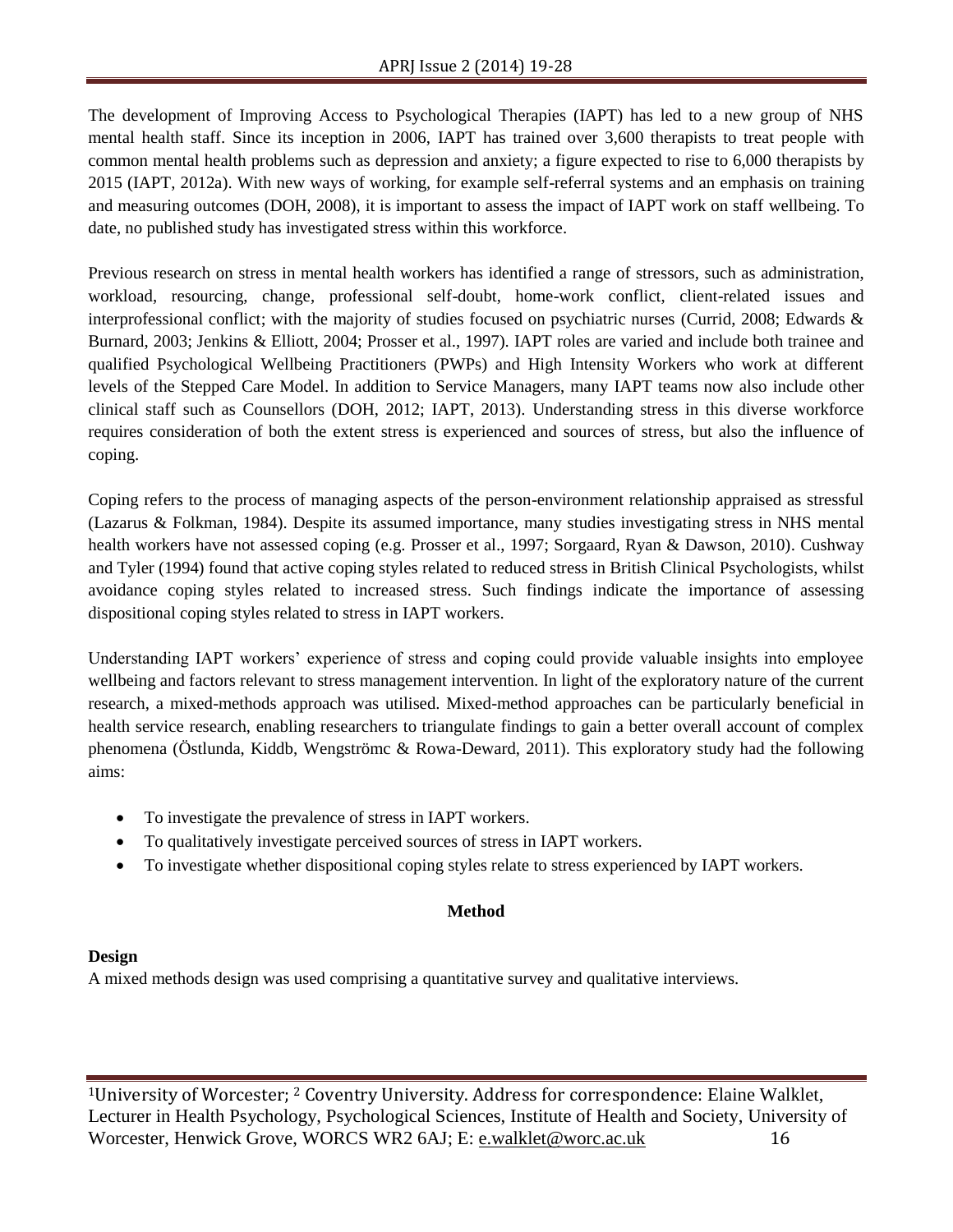# **Recruitment of participants**

A convenience sample of IAPT workers was recruited by the lead author via email between April and June 2012. One hundred and nineteen staff employed by a single IAPT service were invited to participate in a postal survey and/or qualitative face to face interviews. Forty four staff completed and returned the survey; yielding a response rate of 37%.

The first 6 respondents to the interview email were interviewed and comprised: high intensity workers (3), psychological wellbeing practitioners (2) and a counsellor (1). The majority of interviewed participants (66.7%) were female.

# **Measures**

The questionnaire pack incorporated questions on background information, stress and coping styles:

**Background information.** Details of participants' gender, age, job title, working hours, ethnicity and length of service in IAPT were obtained.

**Stress.** The General Health Questionnaire (GHQ-12) (Goldberg & Williams, 1988) was used as a measure of psychological stress. This 12 item measure was selected because it enables identification of probable cases of minor psychiatric disturbance and has been previously validated with NHS staff (Hardy, Shapiro, Haynes & Rick, 1999). It has also been widely used in studies of mental health worker stress (e.g. Evans et al. 2006; Prosser et al., 1996). Positive and negative items are included and rated on a 4 point scale. The GHQ-12 can be scored using the GHQ method (0-0-1-1) and the Likert method (0-1-2-3). In accordance with previous research, the GHQ method was employed to identify cases of significant minor psychiatric disturbance, with a score of 4 or more indicating caseness (Hardy, Shapiro, Haynes & Rick, 1999). The Likert method was also employed to allow for additional analyses using GHQ-12 total score (Evans et al., 2006). Internal reliability of the GHQ-12 (both scoring methods) was high (Cronbach's  $\alpha$  = 0.91).

**Coping styles.** The 60-item COPE (Carver, Scheier, & Weintraub, 1989) was used to measure 15 dispositional coping styles. The associated subscales and their Cronbach's α include positive reinterpretation (0.60), mental disengagement (0.36), focus on and venting of emotions (0.84), use of instrumental social support (0.76), active coping (0.75), denial (0.29), religious coping (0.97), humour (0.92), behavioural disengagement (0.63), restraint  $(0.71)$ , use of emotional social support  $(0.85)$ , substance use  $(0.91)$ , acceptance  $(0.84)$ , suppression of competing activities (0.54) and planning (0.80). The 4 response options range from "I usually don't do this at all" to "I usually do this a lot". The low internal reliability of a number of the subscales should be noted. This may be due to the small sample size however similar findings for mental disengagement have been reported previously (Carver, Scheier, & Weintraub, 1989).

# **Statistical Analysis**

Quantitative data were analysed using SPSS (version 17). Descriptive statistics were obtained for all variables, and relationships between GHQ-12 total scores and coping styles were analysed using Kendall's tau correlations.

# **Qualitative Interviews**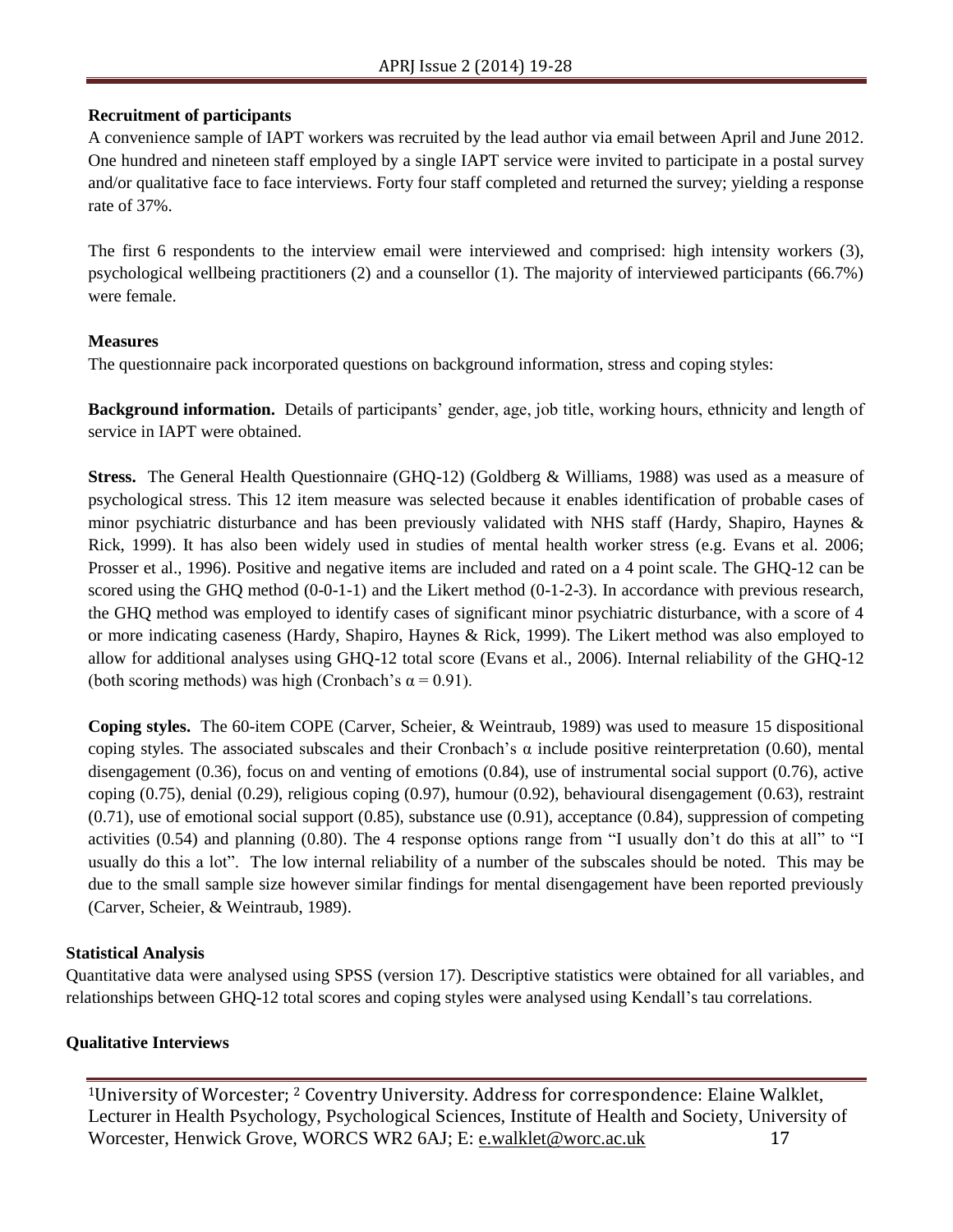Face to face interviews were conducted exploring IAPT workers' experiences of stress using a semi-structured interview schedule. Participants were asked three questions about general perceptions of the job, and three questions specifically about stress. Example questions included "How do you feel about your job?" and "What do you feel causes you stress?". On average, interviews lasted 43 minutes. All interviews were recorded and transcribed verbatim. The first author, with a degree in Psychology and training in qualitative methods, conducted an inductive thematic analysis on sources of stress based on steps outlined by Braun and Clarke (2006). As a quality check, the second author inspected excerpts of coding and the emergent themes. Discussion then took place between the two authors to agree the final themes. These were shared with participants and respondent validation obtained.

#### **Ethical considerations**

Ethical approval was granted by Coventry University and the local NHS Research and Development Office.

#### **Results**

#### **Quantitative Analysis**

**Survey respondents.** Participants included Qualified High Intensity Workers ( $N=20$ ), Qualified ( $N=11$ ) and Trainee (N=3) Psychological Wellbeing Practitioners, Counsellors (N=6), Assistant Psychologists (N=2) and Management (N=2). The majority of participants were female  $(84\%)$ , White British  $(95\%)$  and reported working in IAPT for 2-3 years. The average age was 40.

**Prevalence of stress.** Using the GHQ method, mean GHQ score was 2.45 (SD = 3.37). Thirteen participants scored 4 or above; therefore 29.5% of respondents met criteria for significant minor psychiatric disturbance.

**Coping styles.** Means and standard deviations for dispositional coping styles are reported in Table 1, alongside Kendall's tau correlations with GHQ-12 total scores. A significant moderate negative correlation was found between GHQ-12 total score and acceptance coping and a significant small negative correlation was found with active coping. Conversely, a significant moderate positive correlation was found between GHQ-12 total score and focus on and venting emotion. This indicates that lower stress is associated with greater acceptance and active coping styles and less focusing on and venting emotions.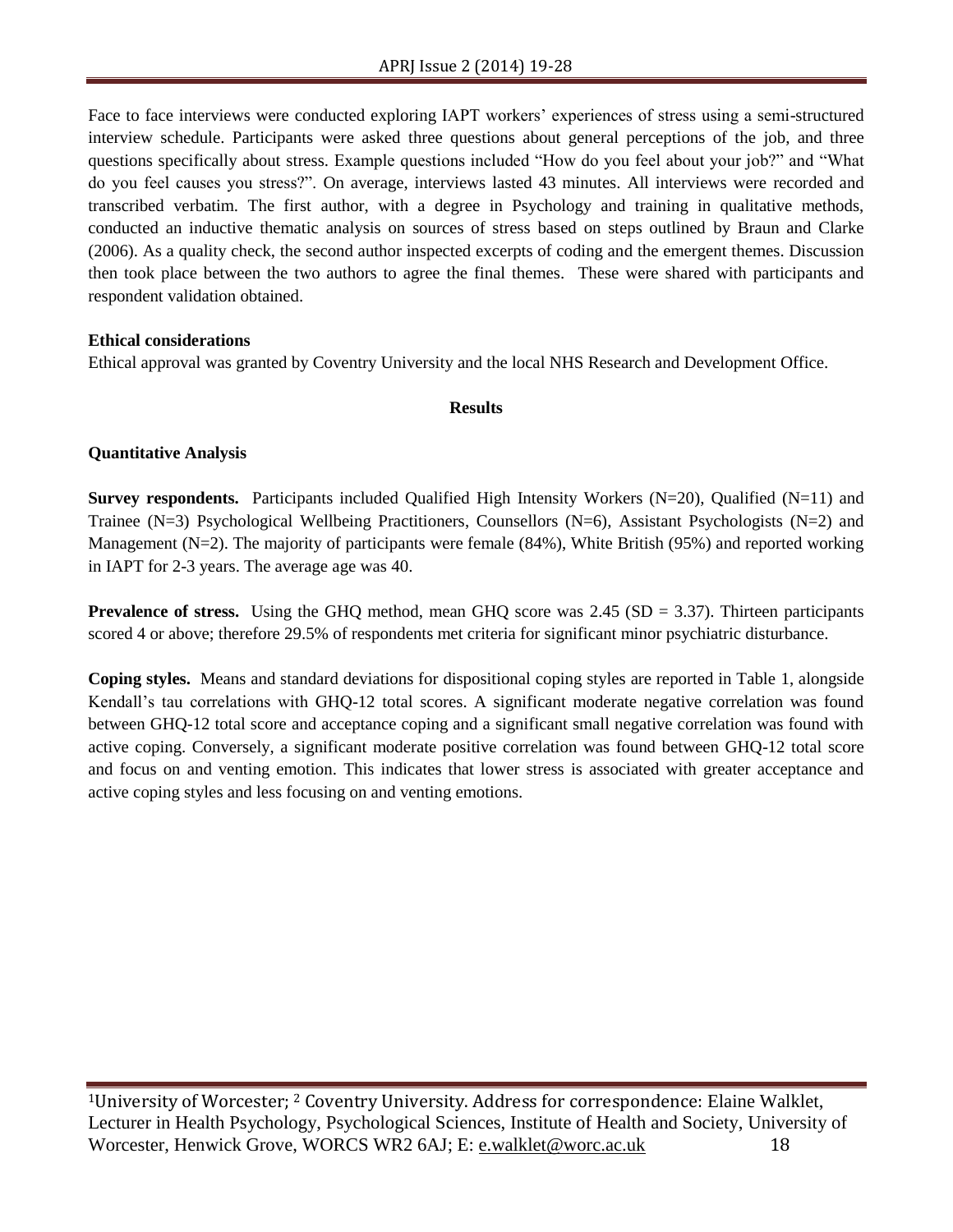| <b>Coping style</b>                 | Mean (SD)   | $\tau$ (GHQ-12) |
|-------------------------------------|-------------|-----------------|
| Positive reinterpretation           | 12.02(2.46) | $-0.17$         |
| Mental disengagement                | 8.18(2.35)  | 0.14            |
| Focus on and venting emotions       | 9.73(3.00)  | $0.34**$        |
| Instrumental social support         | 11.37(2.57) | $-0.05$         |
| Active coping                       | 11.86(2.23) | $-0.24*$        |
| Denial                              | 4.59(1.02)  | $-0.06$         |
| Religious coping                    | 5.39(2.94)  | 0.18            |
| Humour                              | 8.05(2.92)  | $-0.06$         |
| Behavioural disengagement           | 5.70(1.82)  | 0.17            |
| Restraint                           | 8.45 (2.28) | $-0.14$         |
| Emotional social support            | 11.68(3.00) | $-0.07$         |
| Substance use                       | 5.32(2.04)  | $-0.04$         |
| Acceptance                          | 11.23(3.12) | $-0.33**$       |
| Suppression of competing activities | 8.68(2.23)  | $-0.11$         |
| Planning                            | 12.43(2.42) | $-0.14$         |

Table 1: *Descriptive statistics for dispositional coping styles and correlations with GHQ-12 total scores (N=44)* 

 $*p < 0.05$ ,  $*p < 0.01$ . Significance values are two-tailed.

#### **Qualitative Analysis**

The focused thematic analysis identified seven themes relating to sources of stress in IAPT workers: high volume and target orientated work, constant change, resource issues, managing and holding distress and risk, team dynamics, demands of high stakes in-service training and home-work conflict.

**High volume and target orientated work.** Most participants spoke of high volume work within IAPT as stressful. Participants discussed difficulties fitting tasks into the working day, as well as frustration with increasing administrative demands and prioritisation of targets such as recovery rates. When reflecting on the increase in administration one participant stated:

Yes a big shift and it gets more and more, but I mean we are still expected to do a certain number of clients, clinical work as well, so there is quite a bit of dissonance between the two really.

Another participant discussed the emphasis on targets:

…the practical demands of work and targets that we're given that we have to hit, are really unhelpful for our stress levels, um and probably make us worse therapists to be honest because you're constantly thinking about the targets that you've got to hit, and not so much about the clients that are sat in front of you.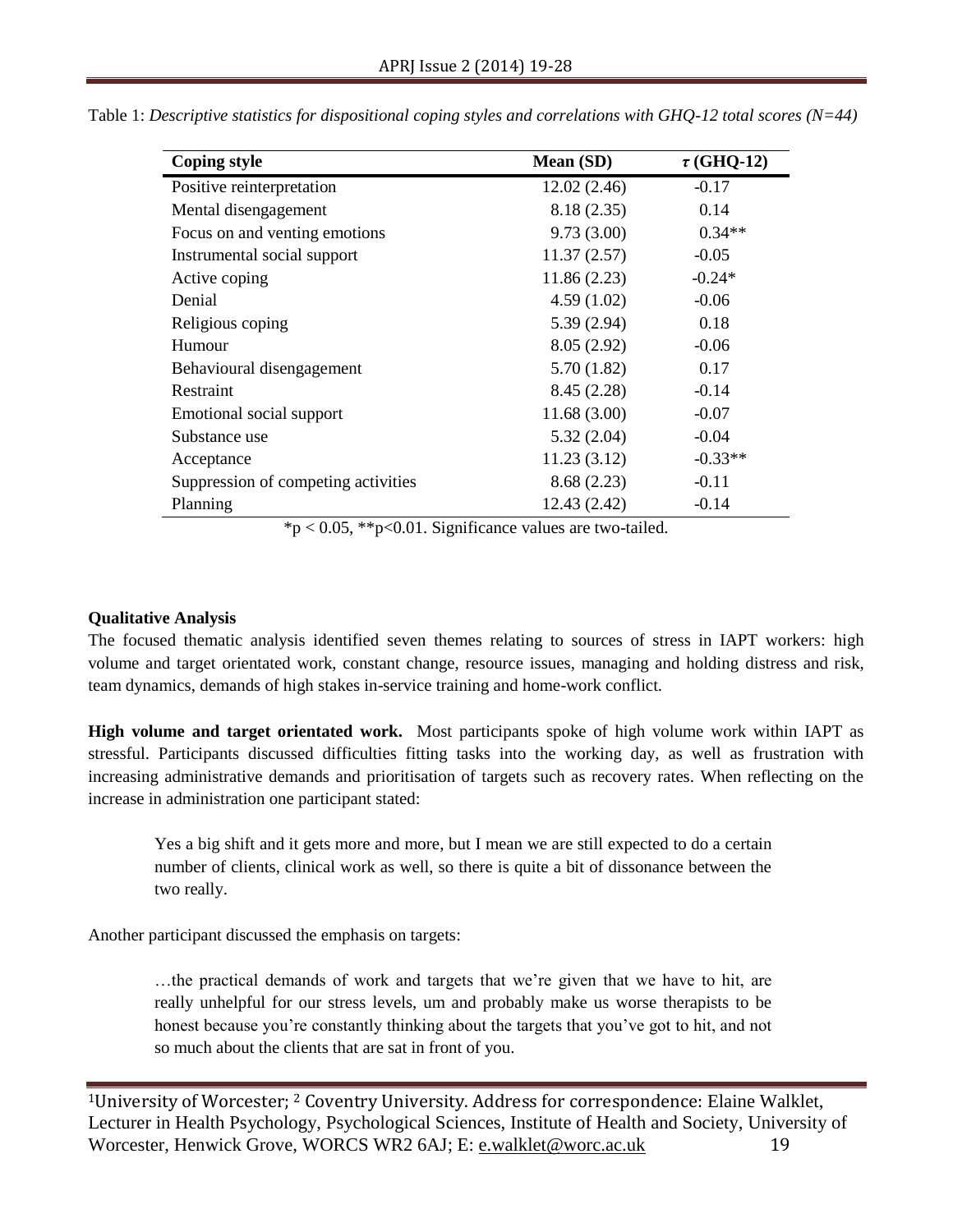**Constant change.** The majority of participants spoke of constant changes within the service, primarily in relation to processes but also in relation to teams. Change was described as generating considerable stress. One participant reflected:

…I think you know the biggest stress, and this is true of everywhere but particularly the NHS, is pace of change. The problem is that we're constantly changing.

Another participant spoke specifically of change within processes:

I think sometimes it's trial and error with systems… there's just this constant change. And I think that's one of the things that stresses me out. I'm ok with change, but one of my colleagues who retired actually said she couldn't take another change.

**Resource issues.** Some participants also spoke of insufficient resources in staffing and clinic space leading to lengthy waits for clients. Waiting lists were discussed as distressing and stressful for staff. One participant discussed the impact of staffing issues:

…When you're constantly under resourced, and then you have to take the flack from the people who, you know, don't want to wait. Um you know you assess somebody, and then they want help and you can't give it them for 3 or 4 months. It's not on.

Another participant discussed stress generated from waiting lists:

Well I think, it's the pressure. It's the idea that there is a waiting list and the waiting list is important because the waiting list is made by human beings er waiting there, in potential distress. Sometimes it feels a bit disempowering from a clinician perspective knowing that you have people waiting and, every day for them counts and you can't do anything… So delivering therapy with an eye on the waiting list can be quite stressful…

**Managing and holding distress and risk.** Most participants spoke of stress emanating from aspects of clinical work, particularly in terms of managing and holding distressing and risk-related information. There was a sense that participants often felt isolated in this. One participant stated:

We do, you know, have to sit and listen to some really awful things and there's not a lot of time to debrief about those sorts of things because also the clinicians that you're working with, their time is very precious… so a lot of it just gets carried really. And I find that quite stressful.

Another participant discussed the issue of risk:

…I've known people that are climbing walls because they're absolutely terrified that someone's going to kill themselves. And they end up writing hundreds and hundreds of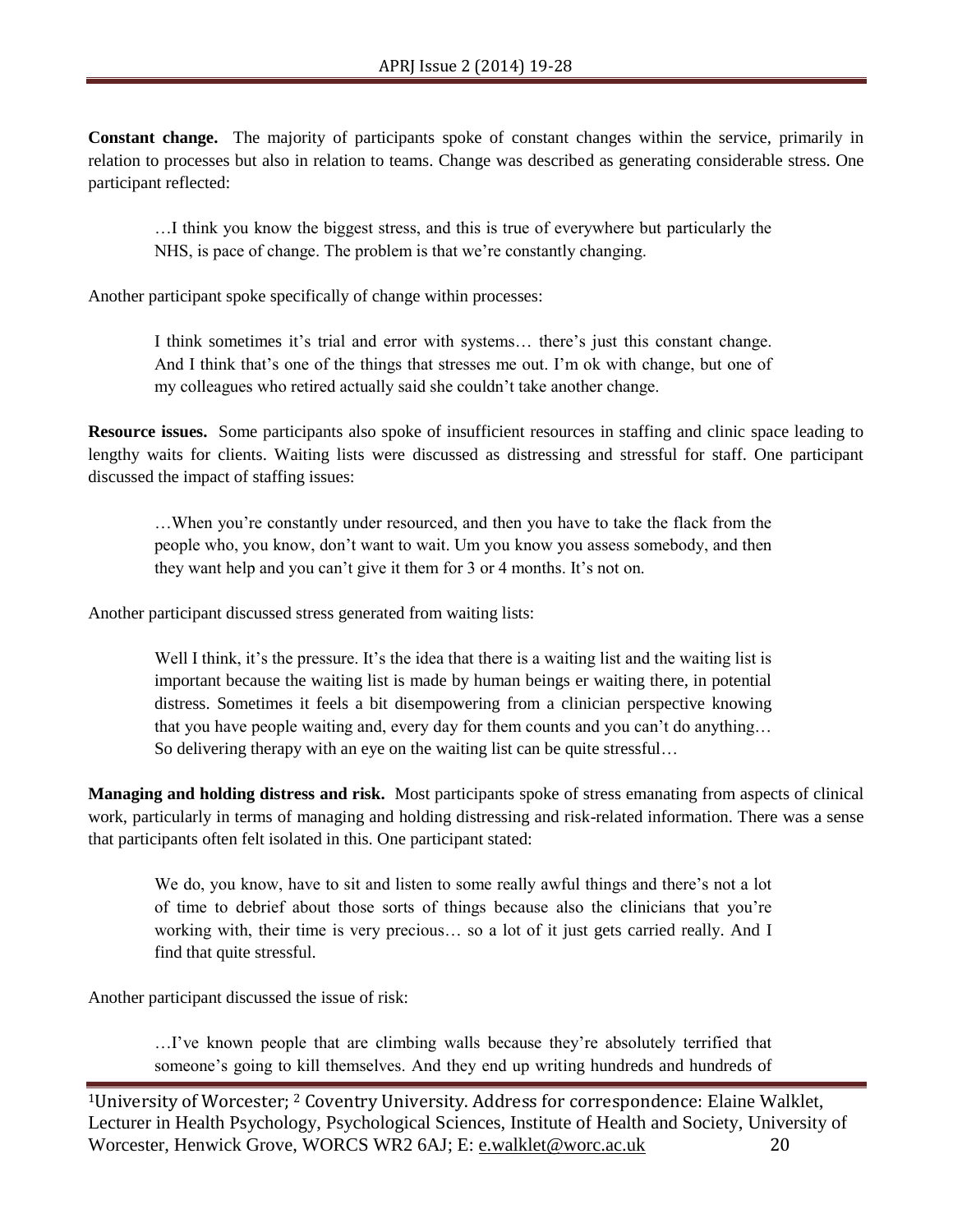words for kind of risk assessments and everything else when our service isn't specifically for risky people. But because we have self-referral, it's that idea that all of a sudden we're taking it on. And I think that's the other thing, that there is no shared responsibility…

**Team dynamics.** Many participants spoke of politics and difficulties within teams as contributing to stress. This was primarily in relation to co-workers but also extended to management and the wider NHS context. One participant reflected:

Um some of the internal politics within the NHS is er, it's unnecessary, and I think that's stressful.

Another participant discussed contradictions within teams:

And I think team is a, can be a great source of stress as well as help. Um where there are tensions around, how people do things, that some people do relatively little and some people do a hell of a lot… Um some kind of members of staff can be really really supportive, if you're having a bad day, struggling, they can be there. But equally they can be the ones that make life really difficult for you.

**Demands of high stakes in-service training.** Training required for qualification as a Psychological Wellbeing Practitioner or High Intensity therapist was also identified as a stressor by participants who had completed or were currently completing the course. This was due to demands of the course and the fact that employment contracts are contingent upon passing. One participant reflected:

…There were loads of targets that we had to meet clinically as well as academically so it was really really hard work. I did find it really really difficult. I pretty much found, for the twelve months, that I was just head down, didn't really talk to people. Got into work, did my work, left.

Another participant spoke of the pressures of having to pass the course:

Because although I knew that the job was related to me passing the course, I knew that, but when I failed an essay it brought it all back to home, like oh my god if I fail it again I'm kicked off the course and then I lose my job.

**Home-work conflict.** Many participants spoke of an interaction between demands at work and within their personal lives. The combination and confliction of these demands was discussed as contributing to stress. One participant reflected on being unable to meet family demands due to the impact of work:

There are other demands on me that I can't meet and that's probably the hardest part. I do think, probably not for everyone again, but for quite a few people I do think this kind of work does have quite a large effect on your relationship.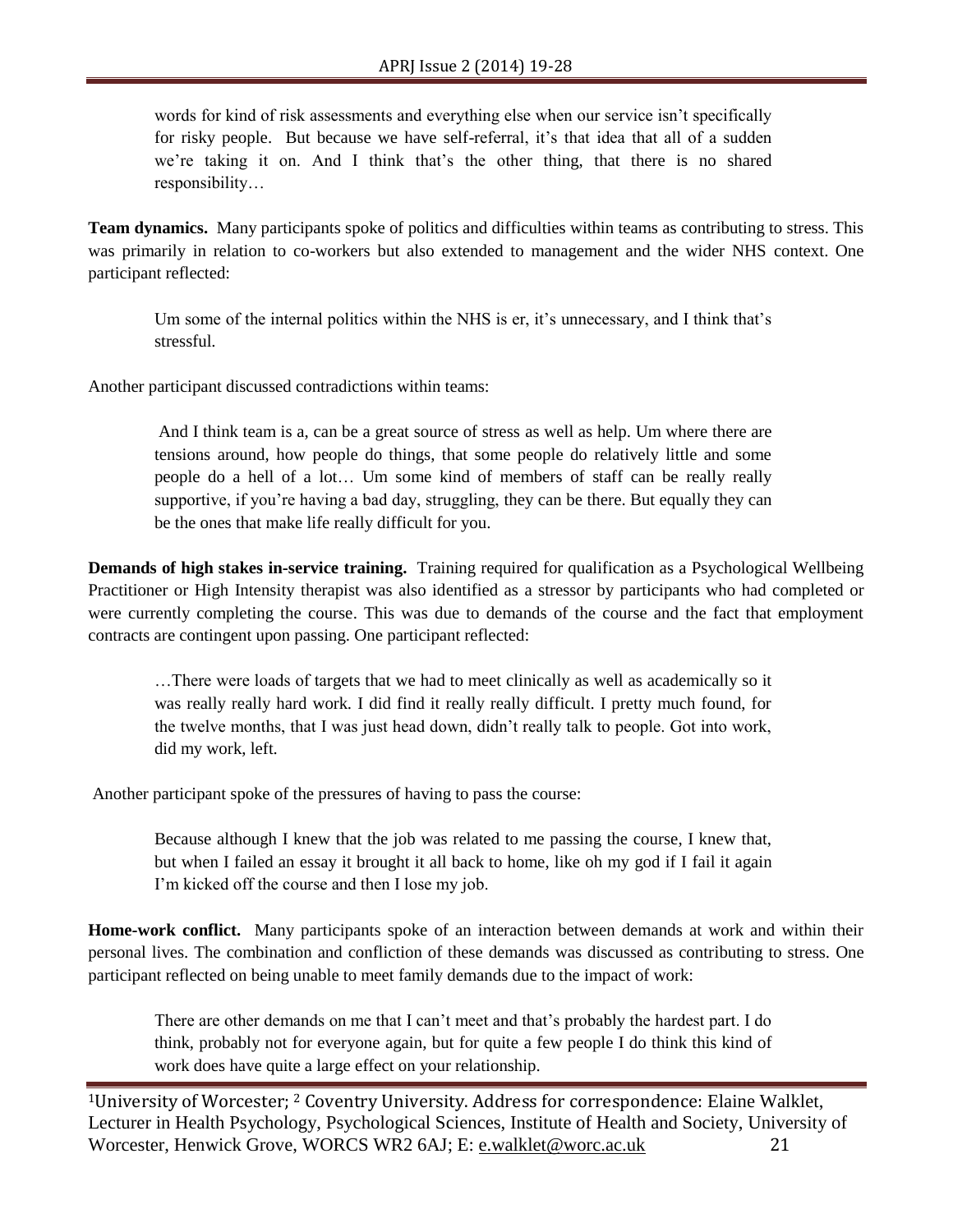Another participant reflected on the difficulties of combining work with family life:

Because if you've got family commitments, and that's the thing that I struggle with, more than anything else, it's not the job so much, it's combining both.

#### **Discussion**

#### **Prevalence of Stress**

This exploratory study is the first reported investigation of stress in NHS IAPT workers. Survey results indicate a relatively high prevalence of stress, with almost 30% of staff meeting criteria for significant minor psychiatric disturbance. Compared with other studies using the General Health questionnaire, the current findings are similar to prevalence rates obtained for mental health nurses (Fagin et al., 1996) but lower than mental health social workers and clinical psychologists (Evans et al., 2006; Hannigan et al., 2004). Clearly such comparisons are limited by the different sample sizes and methods employed. Nevertheless, it would seem that stress is a significant issue amongst IAPT staff.

#### **Stressors**

Participants spoke of high volume clinical and administrative work and prioritisation of service targets. Change, particularly in relation to processes was discussed as a constant, stressful occurrence. A lack of essential resources was linked with long waiting lists and participants spoke of stress from managing and holding client distress and risk, with limited opportunities to offload on colleagues and others. Colleagues themselves and dynamics within teams were also mentioned as stressful, as were the demands of rigorous IAPT training. Finally, the confliction between work and home was also highlighted.

Whilst no previous research exists to directly compare findings with, identified stressors are broadly similar to those observed in other NHS mental health workers (Cushway, 1996; Edwards & Burnard, 2003; Hannigan et al., 2004). It should be noted, however, that stress related to high stakes in-service training and target orientated work has not previously been reported. It is conceivable that these stressors are particularly pertinent to IAPT staff, given the requirement for most staff to complete and pass a postgraduate qualification once in post (IAPT, 2012b) and meet numerous performance indicators, such as access to therapy within 28 days of referral and recovery rates in excess of 50% (IAPT, 2008; 2011). The current findings highlight the stressful consequences of rigorous training requirements for IAPT staff. They also raise concerns about the target driven culture, lending weight to the argument that NHS targets are detrimental to the wellbeing of staff (O'Reilly, 2010).

#### **Coping**

IAPT workers' most frequently reported coping styles were planning, positive re-interpretation, active coping, emotional social support, instrumental social support and acceptance. Acceptance and active coping were found to relate to significantly lower levels of stress, whilst focusing on and venting emotions related to higher stress as measured by the GHQ-12. The current exploratory findings are supported in part by previous research on clinical psychologists which found active coping related to lower stress (Cushway  $&$  Tyler, 1994). Furthermore, a study of accident and emergency consultants found similar correlations between components of the longer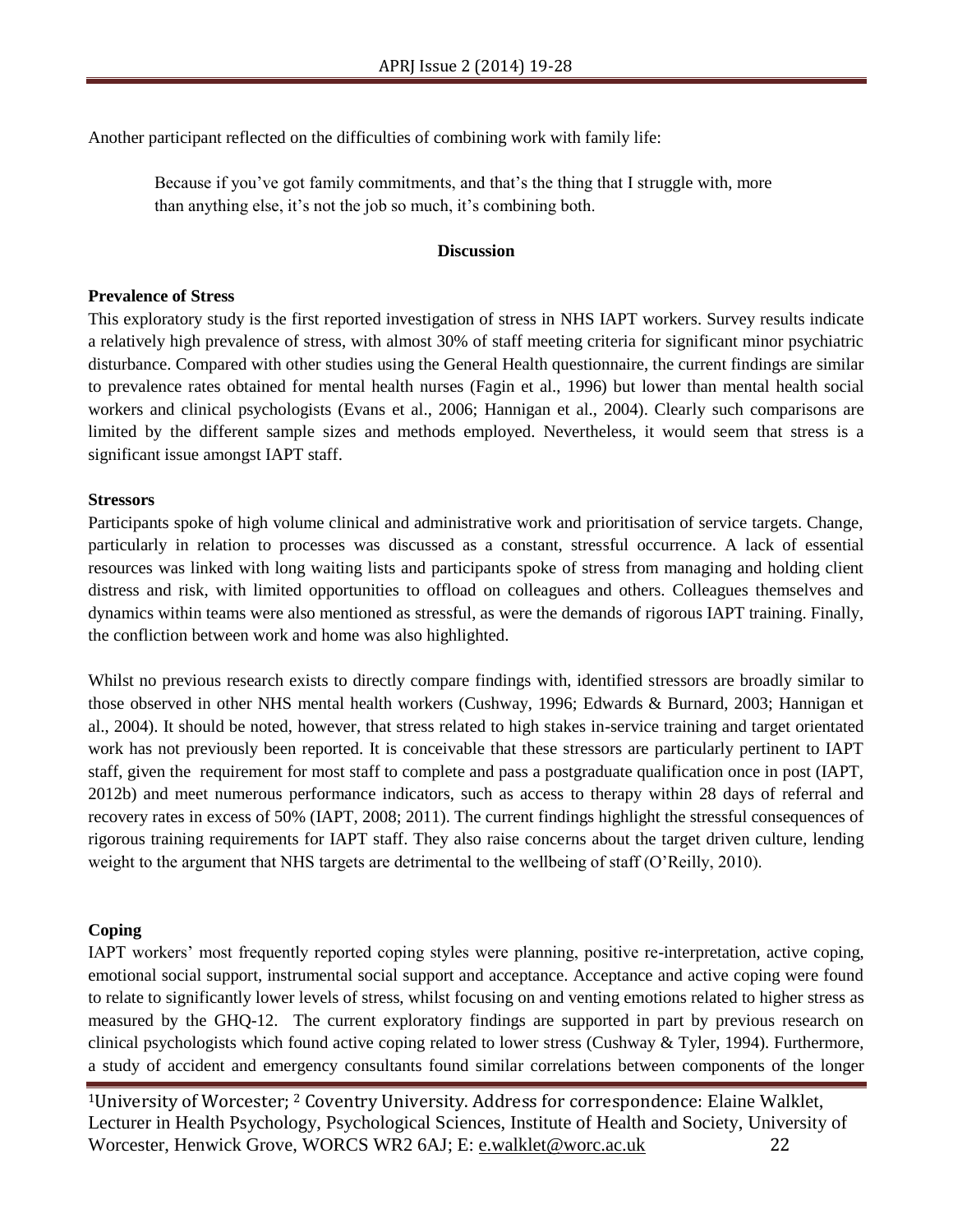GHQ-28 and active coping, acceptance and emotional venting (McPherson, Hale, Richardson, Obholzer, 2003). The authors suggest that whilst active coping methods can change sources of stress, focusing on and venting emotions could impede such efforts and, consequently, adjustment to stressors.

### **Limitations**

It is important to highlight a number of limitations to the current study. Firstly, all data is self-report and, as such, subjective. Additionally, the correlational design does not allow for causal inferences to be made. The exploratory nature of the current study means participant samples were small and recruited from a single service at one point in time; thus limiting generalisability. Additionally, the low response rate to the survey allows for the possibility of bias. Future research would benefit from utilising a multi-site, longitudinal design.

#### **Implications**

Notwithstanding the above limitations, this exploratory study suggests that stress in IAPT workers is a problem. Whilst caution must be exercised until results are replicated on a larger scale, findings indicate a need for intervention.

Whilst organisational-level intervention to address issues such as excessive workload and targets may be preferable, such intervention is perhaps unrealistic. Instead, findings suggest an approach whereby IAPT workers are supported in managing these stressors with acceptance and active coping strategies, as opposed to emotional venting. Clinical and peer supervision may be an important forum for this. Additionally, with its emphasis on promoting acceptance, an intervention which could be implemented within the workplace is Mindfulness (Williams, Teasdale, Segal & Kabat-Zinn, 2007). Mindfulness-based stress reduction groups have previously been shown to be effective in reducing stress in healthcare workers (Shapiro, Astin, Bishop & Cordova, 2005). Future research could investigate the efficacy of Mindfulness interventions for IAPT staff.

# **Concluding Comment**

The current findings suggest stress in IAPT staff is cause for concern. Since "best care can only be provided to others by carers who are themselves well" (Moore & Cooper, 1996, p.82) further research is urgently required to investigate stress and stress management in this new, expanding workforce.

# **Implications for Practice**

- Similar to other mental health workers, IAPT staff report high levels of stress. In this exploratory study 29.5% were stressed at clinical levels.
- Reported stressors are comparable to other mental health staff but also include service targets and high stakes training.
- Mindfulness based interventions could be beneficial for IAPT staff stress management.

# **References**

Braun, V. & Clarke, V. (2006). Using thematic analysis in psychology. *Qualitative Research in Psychology,* 3(2), 77-101. doi: 10.1191/1478088706qp063oa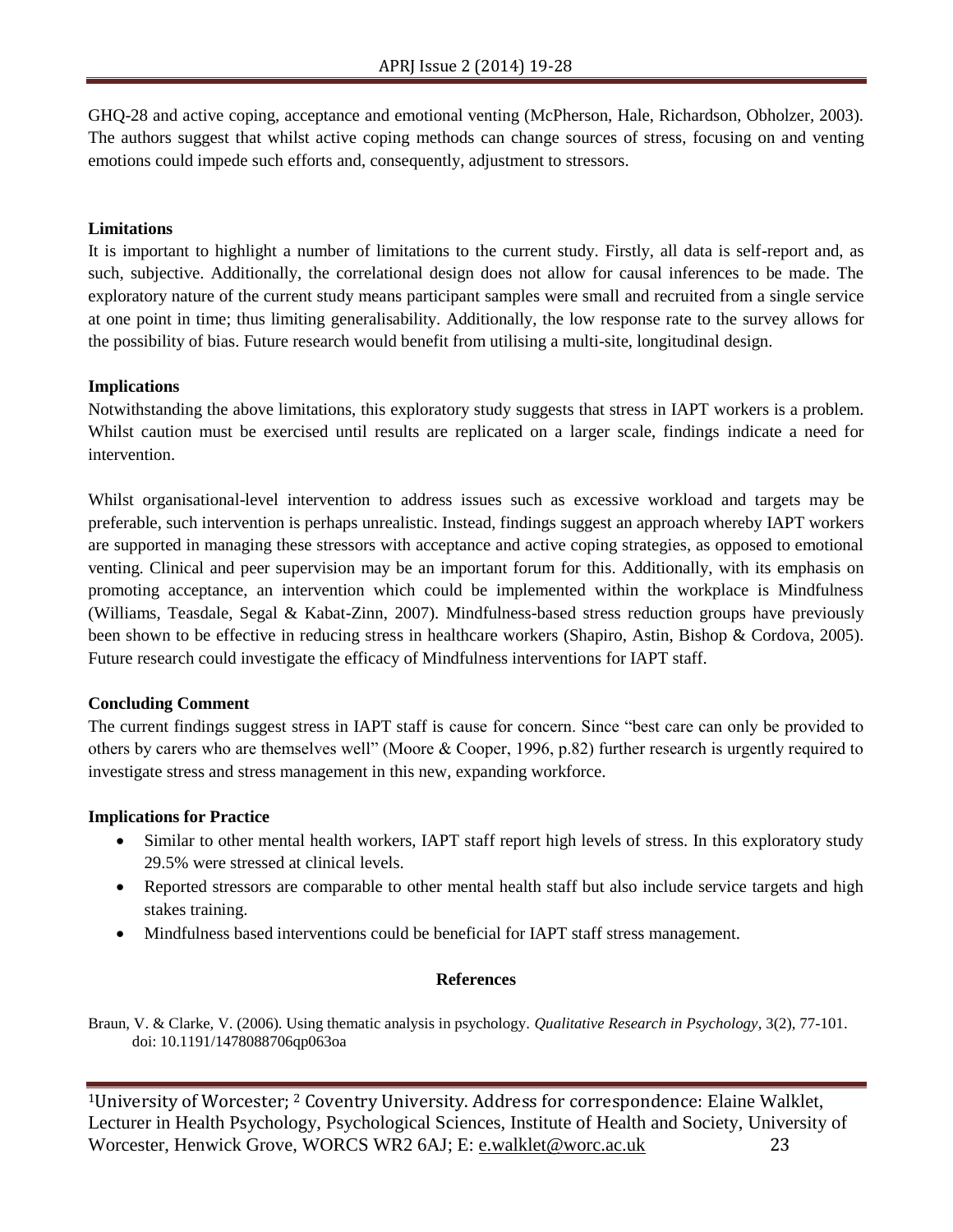- Care Quality Commission. (2012). *Briefing note: Issues highlighted by the 2012 NHS staff survey in England.* London: Author.
- Carver, C. S., Scheier, M. F., & Weintraub, J. K. (1989). Assessing coping strategies: a theoretically based approach. *Journal of Personality and Social Psychology,* 56(2), 267–283. doi: 10.1037/0022-3514.56.2.267
- Currid, T. J. (2008). The lived experience and meaning of stress in acute mental health nurse settings. *British Journal of Nursing,* 17(14), 40-46.
- Cushway, D. (1996). Stress in clinical psychologists. *International Journal of Social Psychiatry,* 42(2), 141-149. doi: 10.1177/002076409604200208
- Cushway, D., & Tyler, P. A. (1994). Stress and coping in clinical psychologists. *Stress Medicine,* [10\(1\),](http://onlinelibrary.wiley.com/doi/10.1002/smi.v10:1/issuetoc) 35–42. doi: 10.1002/smi.2460100107
- Department of Health. (2008). *Improving access to psychological therapies implementation plan: national guidelines for regional delivery.* London: Author.
- Department of Health. (2010). *Realising the benefits: IAPT at full roll-out.* London: Author.
- Department of Health. (2012). *IAPT three-year report: The first million patients*. London: Author.
- Edwards, D., & Burnard, P. (2003). A systematic review of stress and stress management interventions for mental health nurses. *Journal of Advanced Nursing,* 42(2), 169-200. doi: 10.1046/j.1365-2648.2003.02600.x
- Evans, S., Huxley, P., Gately, C., Webber, M., Mears, A., Pajak, S., Medina, J., Kendall, T., & Katona, C. (2006). Mental health, burnout and job satisfaction among mental health social workers in England and Wales. *The British Journal of Psychiatry,* 188, 75-80. doi: 10.1192/bjp.188.1.75
- Fagin, L., Carson, J., Leary, J., De Villiers, N., Bartlett, H., O'Malley, P., West, M., Mcelfatrick, S., & Brown, D. (1996). Stress, coping and burnout in mental health nurses: findings from three research studies. *International Journal of Social Psychiatry,* 42(2), 102-111. doi: 10.1177/002076409604200204
- Gibb, J., Cameron, I. M., Hamilton, R., Murphy, E., & Naji, S. (2010). Mental health nurses' and allied health professionals' perceptions of the role of the occupational health service in the management of work-related stress: how do they self-care? *Journal of Psychiatric and Mental Health Nursing,* 17(9), 838-845. doi: 10.1111/j.1365- 2850.2010.01599.x
- Goldberg, D., & Williams, P. (1988). *A user's guide to the general health questionnaire.* Windsor: NFER-Nelson.
- Hannigan, B., Edwards, D., & Burnard, P. (2004). Stress and stress management in clinical psychology: findings from a systematic review. *Journal of Mental Health,* 13(3), 235-245. doi: 10.1080/09638230410001700871
- Hardy, G. E., Shapiro, D. A., Haynes, C. E., & Rick, J. E. (1999). Validation of the General Health Questionnaire-12: Using a sample of employees from England's health care services. *Psychological Assessment,* 11(2), 159. doi:10.1037/1040-3590.11.2.159
- Improving Access to Psychological Therapies. (2008). *Improving access to psychological therapies (IAPT) outcomes toolkit 2008/9*. London: Author.
- Improving Access to Psychological Therapies. (2011). *IAPT key performance indicator (KPI) technical guidance for 2011/12.* London: Author.
- Improving Access to Psychological Therapies. (2012a). *IAPT, education, training and development*. Retrieved May 15<sup>th</sup>, 2012, from <http://www.iapt.nhs.uk/workforce/iapt-education-training-and-development/>.
- Improving Access to Psychological Therapies. (2012b). *Guidance for commissioning IAPT training 2012/13.* London: Author.
- Improving Access to Psychological Therapies. (2013). Census of the IAPT Workforce as at August 2012. Retrieved from <http://www.iapt.nhs.uk/silo/files/iapt-workforce-education-and-training-2012-census-report.pdf>
- Jenkins, R., & Elliott, P. (2004). Stressors, burnout, and social support: nurses in acute mental health settings. *Journal of Advanced Nursing,* 48(6), 622-631. doi: 10.1111/j.1365-2648.2004.03240.x
- Lazarus, R.S., & Folkman, S. (1984). *Stress, appraisal and coping*. New York: Springer.
- Mann, S., & Cowburn, J. (2005). Emotional labour and stress within mental health nursing. *Journal of Psychiatric and Mental Health Nursing,* 12(2), 154-162. doi: 10.1111/j.1365-2850.2004.00807.x
- McPherson, S., Hale, R., Richardson, P., & Obholzer, A. (2003). Stress and coping in accident and emergency senior house officers. *Emergency Medicine Journal,* 20(3), 230-231. doi: 0.1136/emj.20.3.230
- Michie, S., & Williams, S. (2003). Reducing work related psychological ill health and sickness absence: a systematic literature review. *British Medical Journal* 60(1), 3-9. doi: 10.1136/oem.60.1.3
- Moore, K. A., & Cooper, C. L. (1996). Stress in mental health professionals: a theoretical overview. *International Journal of Social Psychiatry,* 42(2), 82-89. doi: 10.1177/002076409604200202